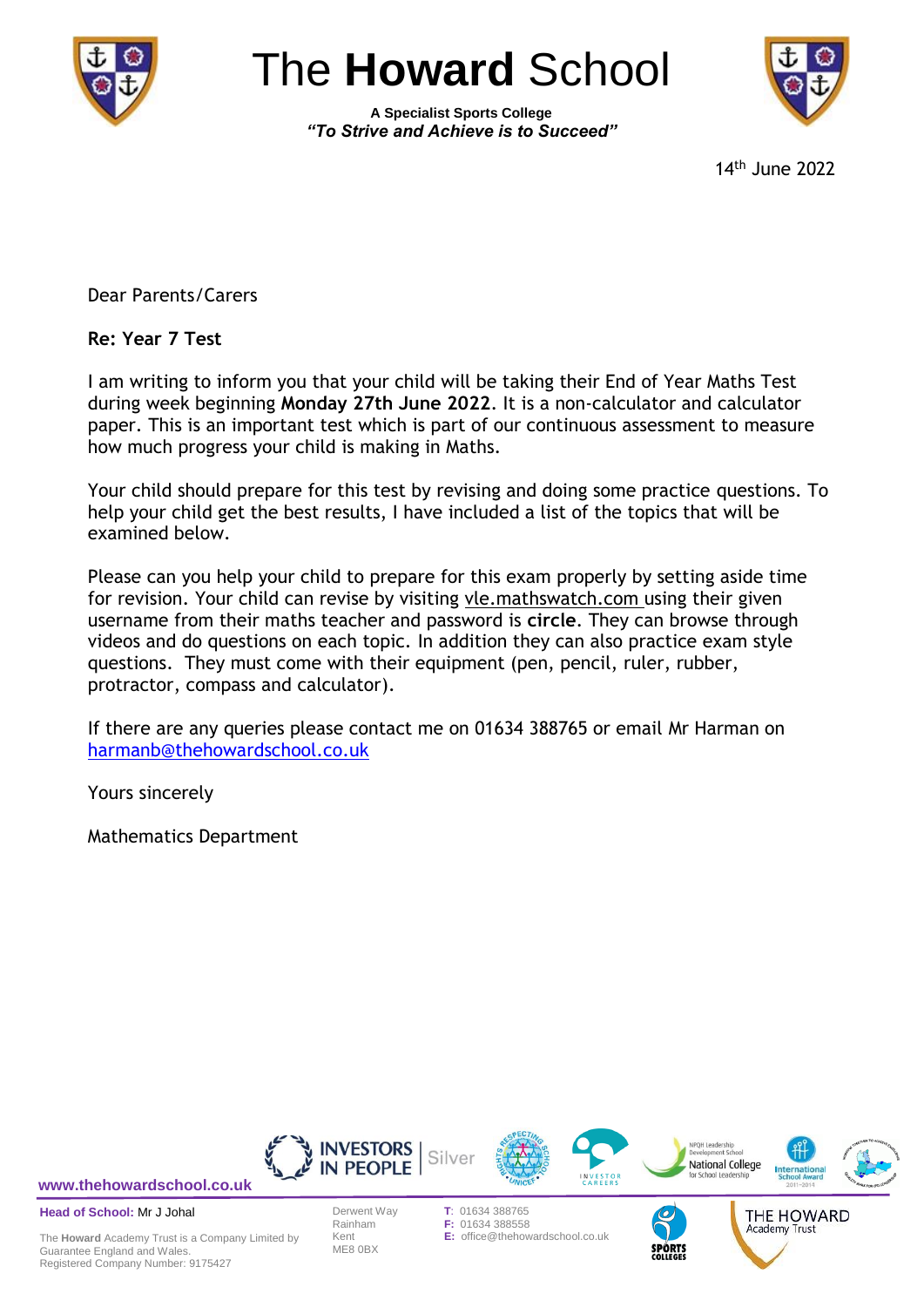#### **Revision List Year 7 End of Year Test**

Analysing and displaying data

- Mode, median and range
- Averages and comparing data
- Line Graphs and bar Charts

#### Number skills

- Adding and subtracting/decimals
- Multiplication
- **•** Division
- Negative numbers
- Factors, multiples and primes
- Square number

## Expressions, functions and formulae

- Functions
- Simplifying and writing expressions
- Substituting into formulae
- Writing formulae

## Decimals and measures

- Decimals and rounding
- Length, mass and capacity
- Scales and measures
- Perimeter
- Area

## Fractions and percentages

- Comparing fractions
- Simplifying fractions
- Fractions and decimals
- Percentages of an amount

## **Probability**

- Calculating probability
- Experimental probability
- Expected outcomes

## Ratio and proportion

- Direct proportion
- Using and writing ratios
- Proportions and percentages
- Ratios, proportion and fractions

## Lines and angles

- Measuring and drawing angles
- Lines, angles and triangles
- Drawing triangles accurately